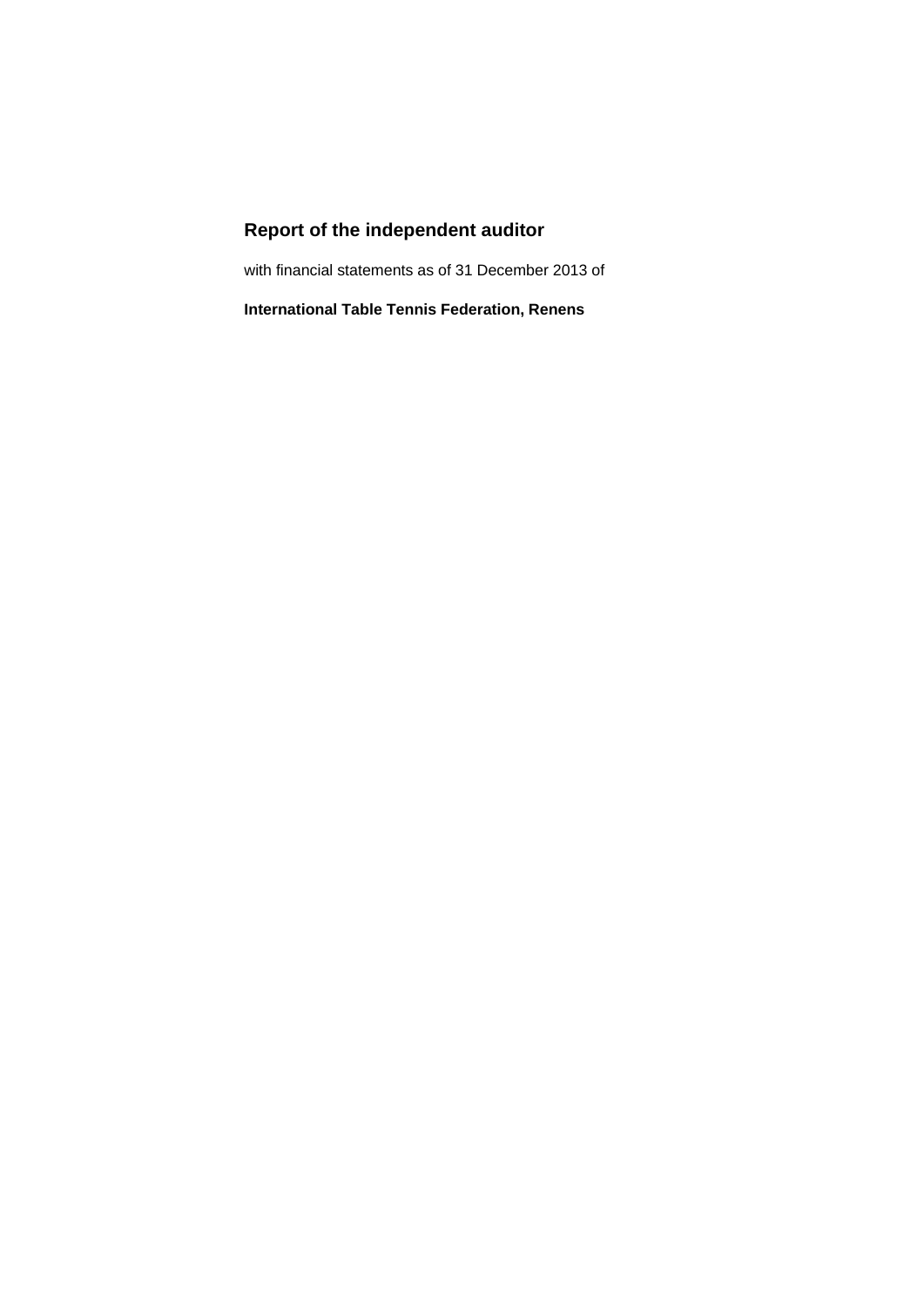

Ernst & Young Ltd Place Chauderon 18 P.O. Box CH-1002 Lausanne

Phone +41 58 286 51 11 Fax +41 58 286 51 01 www.ey.com/ch

To the Board of Directors of **International Table Tennis Federation, Renens**

Lausanne, 18 August 2014 mg/3.3

# **Report of the independent auditor on the financial statements**

As independent auditor and in accordance with your instructions, we have audited the accompanying financial statements of International Table Tennis Federation which comprise the balance sheet, income statement and notes for the year ended 31 December 2013.

## **Board of Directors' responsibility**

The Board of Directors is responsible for the preparation of the financial statements in accordance with the requirements of Swiss law and the federation's articles of association. This responsibility includes designing, implementing and maintaining an internal control system relevant to the preparation of financial statements that are free from material misstatement, whether due to fraud or error. The Board of Directors is further responsible for selecting and applying appropriate accounting policies and making accounting estimates that are reasonable in the circumstances.

## **Auditor's responsibility**

Our responsibility is to express an opinion on these financial statements based on our audit. We conducted our audit in accordance with Swiss Auditing Standards. Those standards require that we plan and perform the audit to obtain reasonable assurance whether the financial statements are free from material misstatement.

An audit involves performing procedures to obtain audit evidence about the amounts and disclosures in the financial statements. The procedures selected depend on the auditor's judgment, including the assessment of the risks of material misstatement of the financial statements, whether due to fraud or error. In making those risk assessments, the auditor considers the internal control system relevant to the entity's preparation of the financial statements in order to design audit procedures that are appropriate in the circumstances, but not for the purpose of expressing an opinion on the effectiveness of the entity's internal control system. An audit also includes evaluating the appropriateness of the accounting policies used and the reasonableness of accounting estimates made, as well as evaluating the overall presentation of the financial statements. We believe that the audit evidence we have obtained is sufficient and appropriate to provide a basis for our audit opinion.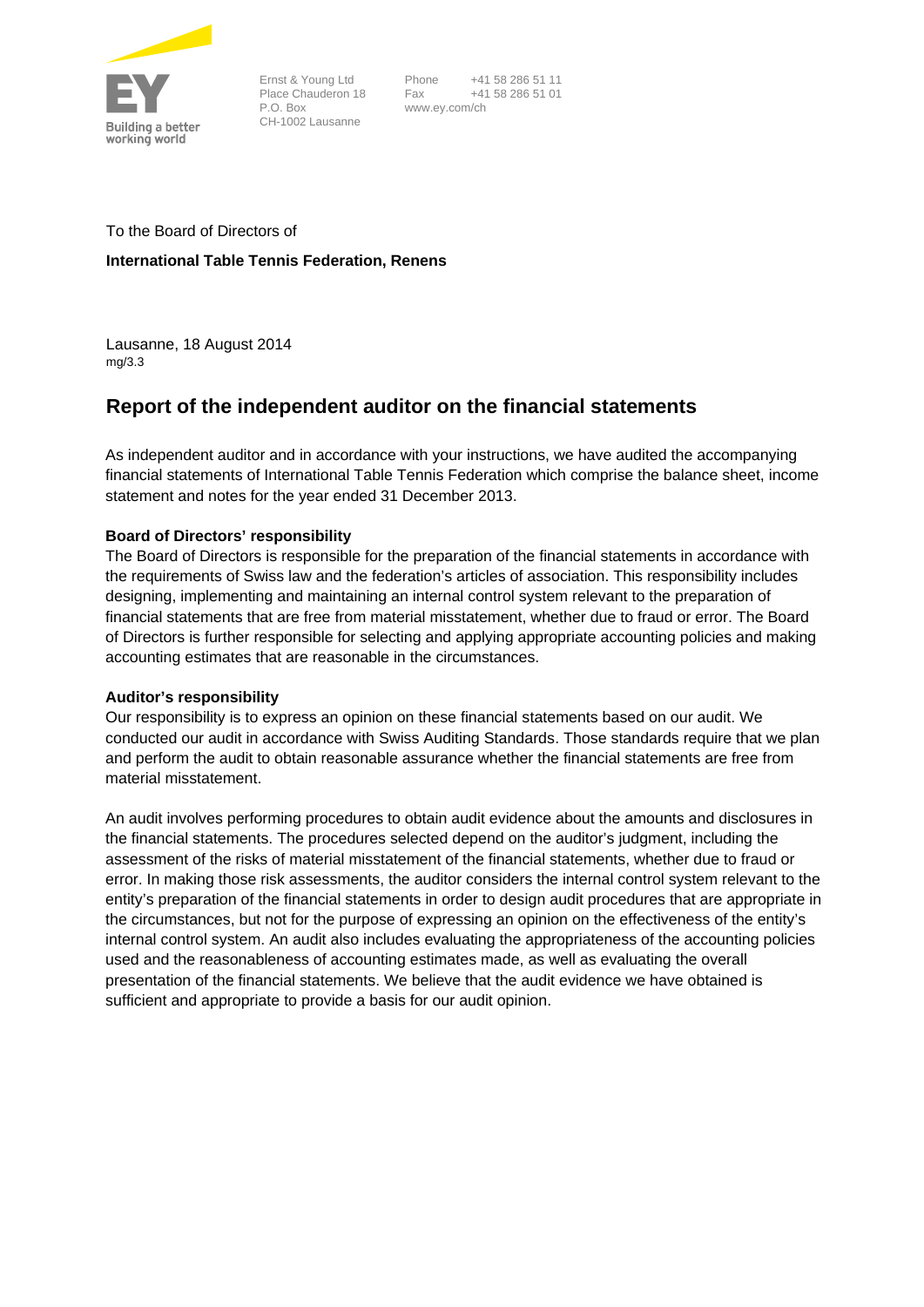

# **Opinion**

In our opinion, the financial statements for the year ended 31 December 2013 comply with Swiss law and the federation's articles of association.

Ernst & Young Ltd

Licensed audit expert **Licensed audit expert** (Auditor in charge)

Serge Clément Michael Ackermann

**Enclosures**

► Financial statements (balance sheet, income statement and notes)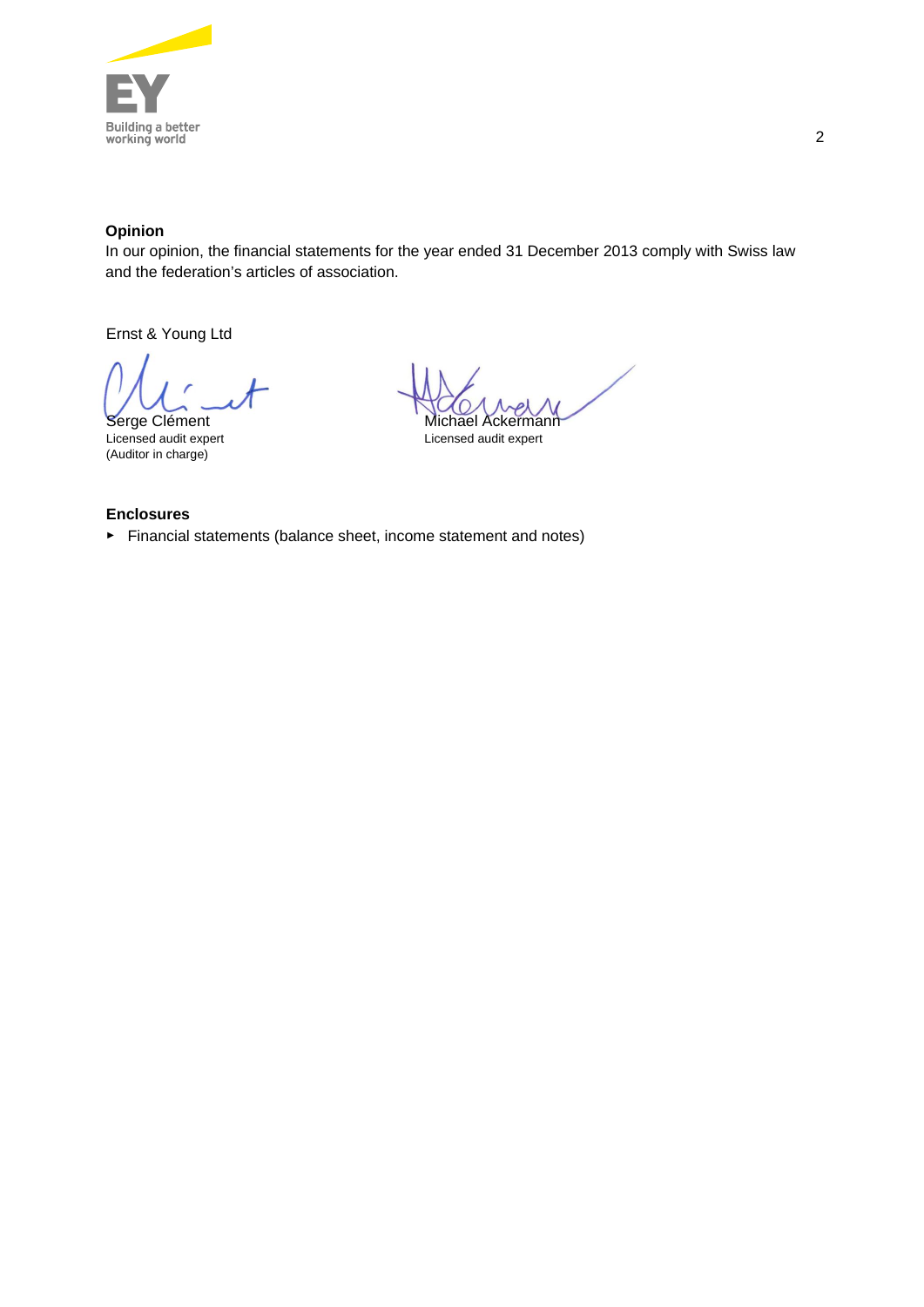| <b>Balance sheet at December 31, 2013</b><br>$(in$ CHF $)$ |              |            | December 31, December 31, |
|------------------------------------------------------------|--------------|------------|---------------------------|
|                                                            | <b>Notes</b> | 2013       | 2012                      |
| <b>Assets</b>                                              |              |            |                           |
| <b>Current assets</b>                                      |              |            |                           |
| Cash at bank and in hand                                   |              | 5920563    | 11 238 547                |
| Financial assets                                           | 6            | 4728966    | 180 293                   |
| Accounts receivable                                        |              | 52 262     | 1 272 259                 |
| Accounts receivable related parties                        | 4            | 441 593    | 1 248 058                 |
| Prepaid expenses                                           |              | 258419     | 138 146                   |
| <b>Total current assets</b>                                |              | 11 401 803 | 14 077 302                |
|                                                            |              |            |                           |
| <b>Fixed assets</b>                                        |              |            |                           |
| Tangible fixed assets                                      | 5            | 3798048    | 4 007 853                 |
| <b>Total fixed assets</b>                                  |              | 3798048    | 4 007 853                 |
| <b>Total assets</b>                                        |              | 15 199 851 | 18 085 155                |

### **International Table Tennis Federation, Renens / Lausanne**

### **Liabilities and funds**

| <b>Current liabilities</b><br>Accounts payable, advance and accrued liabilities<br>Deferred revenues - Olympic funding<br>Deferred revenues - other | 7<br>8 | 1 323 701<br>6 000 000<br>741 611 | 1699379<br>505 692 |
|-----------------------------------------------------------------------------------------------------------------------------------------------------|--------|-----------------------------------|--------------------|
| <b>Total current liabilities</b>                                                                                                                    |        | 8 0 6 5 3 1 2                     | 11 085 071         |
| <b>Funds</b>                                                                                                                                        |        |                                   |                    |
| Unrestricted funds                                                                                                                                  | 9      | 7 3 1 4 1 5 9                     | 7 044 296          |
| Currency translation adjustment                                                                                                                     | 2.5    | (179621)                          | 44 211)            |
| <b>Total funds</b>                                                                                                                                  |        | 7 134 538                         | 7 000 085          |
| <b>Total liabilities and funds</b>                                                                                                                  |        | 15 199 851                        | 18 085 155         |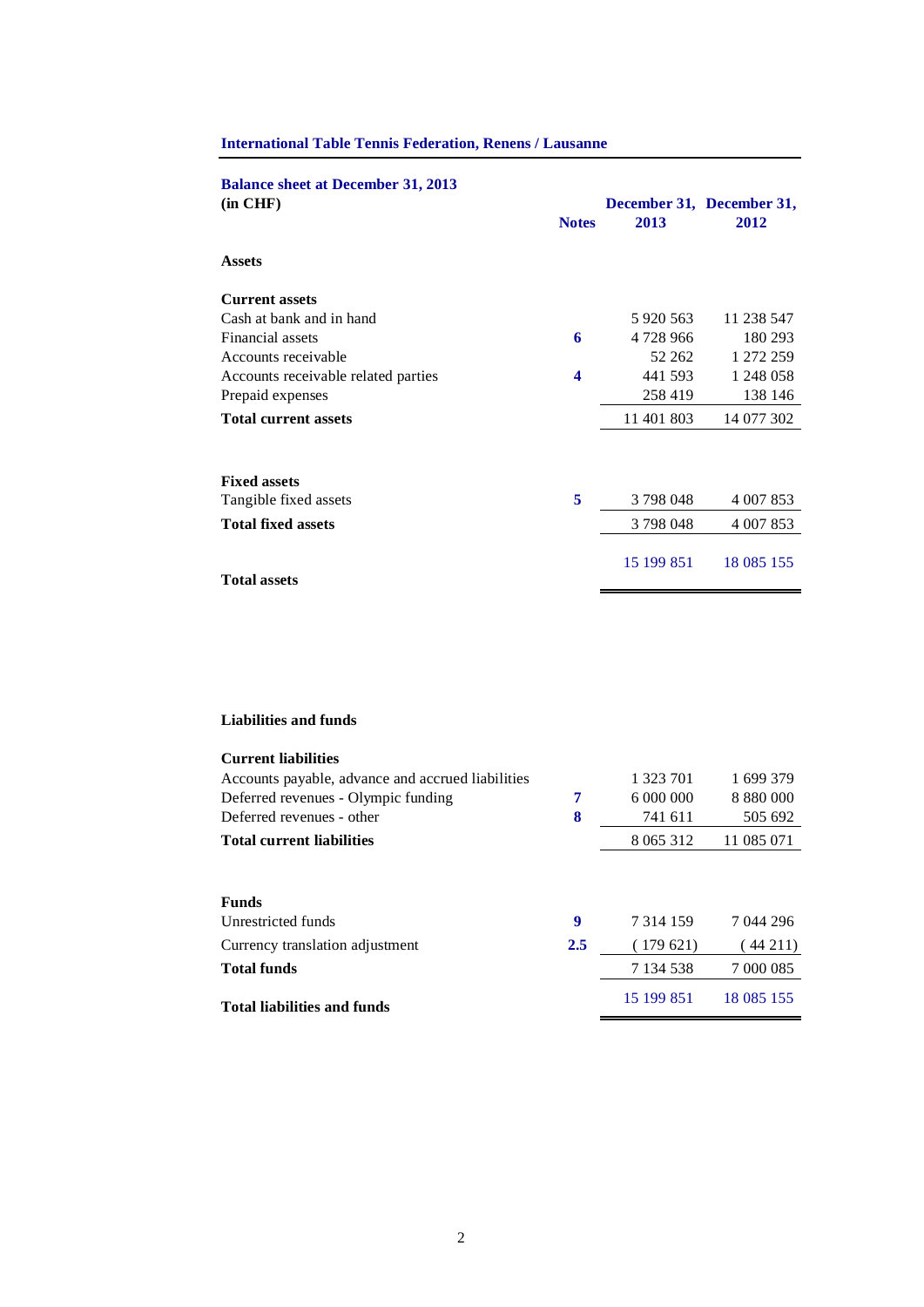| $(in$ $CHF)$                                 |              |           |            |
|----------------------------------------------|--------------|-----------|------------|
|                                              | <b>Notes</b> | 2013      | 2012       |
| <b>Income</b>                                |              |           |            |
| Marketing income                             | 10           | 4'891'146 | 4'600'500  |
| Olympic solidarity                           |              | 197'960   | 431'312    |
| Other Olympic Income                         |              |           | 513'023    |
| <b>International Umpires/Referees</b>        |              | 10'568    | 23'024     |
| Equipment approval fees                      |              | 964'101   | 926'598    |
| Subscriptions and membership                 |              | 16'200    | 23'220     |
| Investment income/loss                       |              | 4'509     | 27'548     |
| Sales and advertising                        |              | 35'635    | 34'705     |
| Paralympic TT division                       |              | 223'672   | 174'361    |
| Miscellaneous                                |              | 376'405   | 140'210    |
| <b>Butterfly Solidarity Fund Junior</b>      |              | 58'519    | 55'206     |
| Government Grant                             |              | 86'417    |            |
| Currency exchange gain                       |              | 89'534    |            |
| Income before release from deferred revenues |              | 6'954'666 | 6'949'707  |
| Release from deferred revenues regarding     |              |           |            |
| Olympic Fund                                 | 7            | 2 762 294 | 5 103 644  |
|                                              |              | 9'716'960 | 12'053'351 |
| <b>Expenditure</b>                           |              |           |            |
| Salaries and clerical assistance             |              | 795'004   | 759'447    |
| Depreciation and Bad debts                   | 17           | 248'746   | 254'870    |
| Administration                               | 11           | 548'830   | 569'074    |
| Publications                                 | 12           | 75'499    | 117'363    |
| Meetings and travel                          | 13           | 765'987   | 606'267    |
| Competitions                                 | 14           | 4'403'156 | 4'030'000  |
| Development and Olympic Solidarity           | 15           | 1'830'659 | 2'352'166  |
| Cost of Marketing - Singapore                |              | 205'932   |            |
| Paralympic TT Division                       |              | 144'620   | 172'181    |
| Other expenses                               | 16           | 390'233   | 571'574    |
| Museum                                       |              | 40'594    | 47'949     |
| <b>Currency Exchange Loss</b>                |              | 59 28 5   | 47412      |
|                                              |              | 9'508'546 | 9'528'301  |

**International Table Tennis Federation, Renens / Lausanne**

**Statement of income and expenditure for the year ended**

**December 31, 2013**

**Profit for the year**

208 414 2 525 050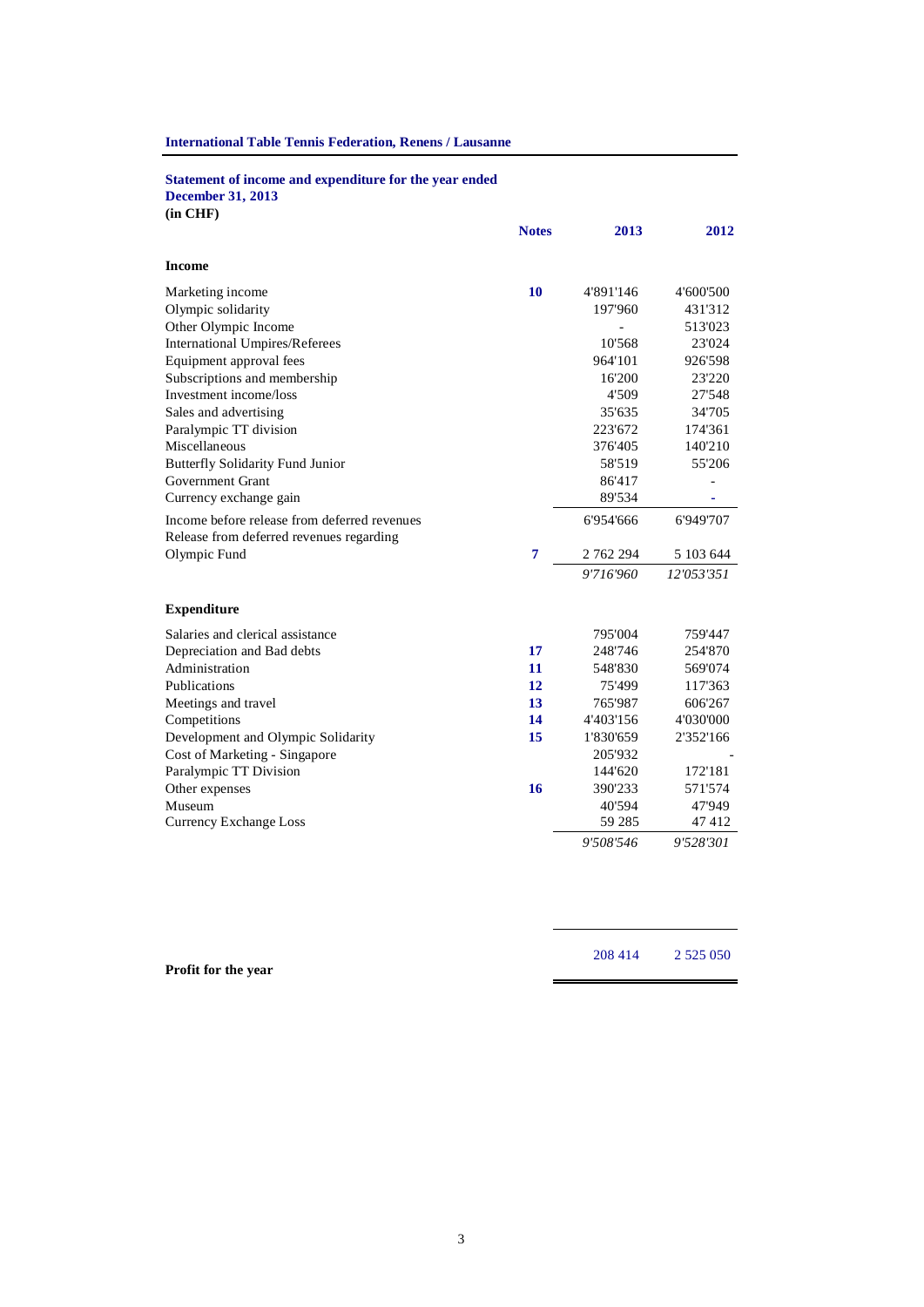#### **1. Activity**

International Table Tennis Federation (ITTF), Lausanne, is operating as a not-for-profit organization incorporated under article 60 of the Swiss Civil Code. The Federation's office in Canada is incorporated under Part II of the Canada Corporation Act with federal letters patent dated August 19, 1997. The International Table Tennis Federation (ITTF) Asia-Pacific office is on its side incorporated and domicilied in Singapore since 1 March 2011.

#### **The objectives of the Federation are:**

- **a)** to develop the spirit of friendship and mutual assistance among affiliated table tennis associations and players;
- **b**) to regulate relations between affiliated table tennis associations and between table tennis associations and other organizations;
- **c)** to seek continual improvement in the technical standard of table tennis and in the extent of participation in the sport throughout the world;
- **d)** to foster friendly sporting competition and to eliminate unfair and unsporting practices;
- **e)** to establish and maintain the Laws of Table Tennis and the Regulations for international Competitions;
- **f)** to publish the standard text of the Rules, consisting of the Constitution, the Laws and the Regulations;
- **g)** to encourage the publication of the Rules in other languages and to check the accuracy of such publications;
- **h)** to promote and to supervise World and Olympic title competitions; and
- **i**) to employ the funds of the ITTF as may be expedient in the interests of international table tennis.
- **j)** to endeavor to increase participation at all levels, to enhance the popularity of the sport, to develop new sources of revenue and to manage the sport through a systematic planning process.
- **k)** to encourage players, coaches and officials to present the sport positively in the best ways so as to enhance its image.
- **l)** to encourage and to support the promotion of women in sport at all levels and to ensure significant representation of women in ITTF Committees, Commissions and Working Groups.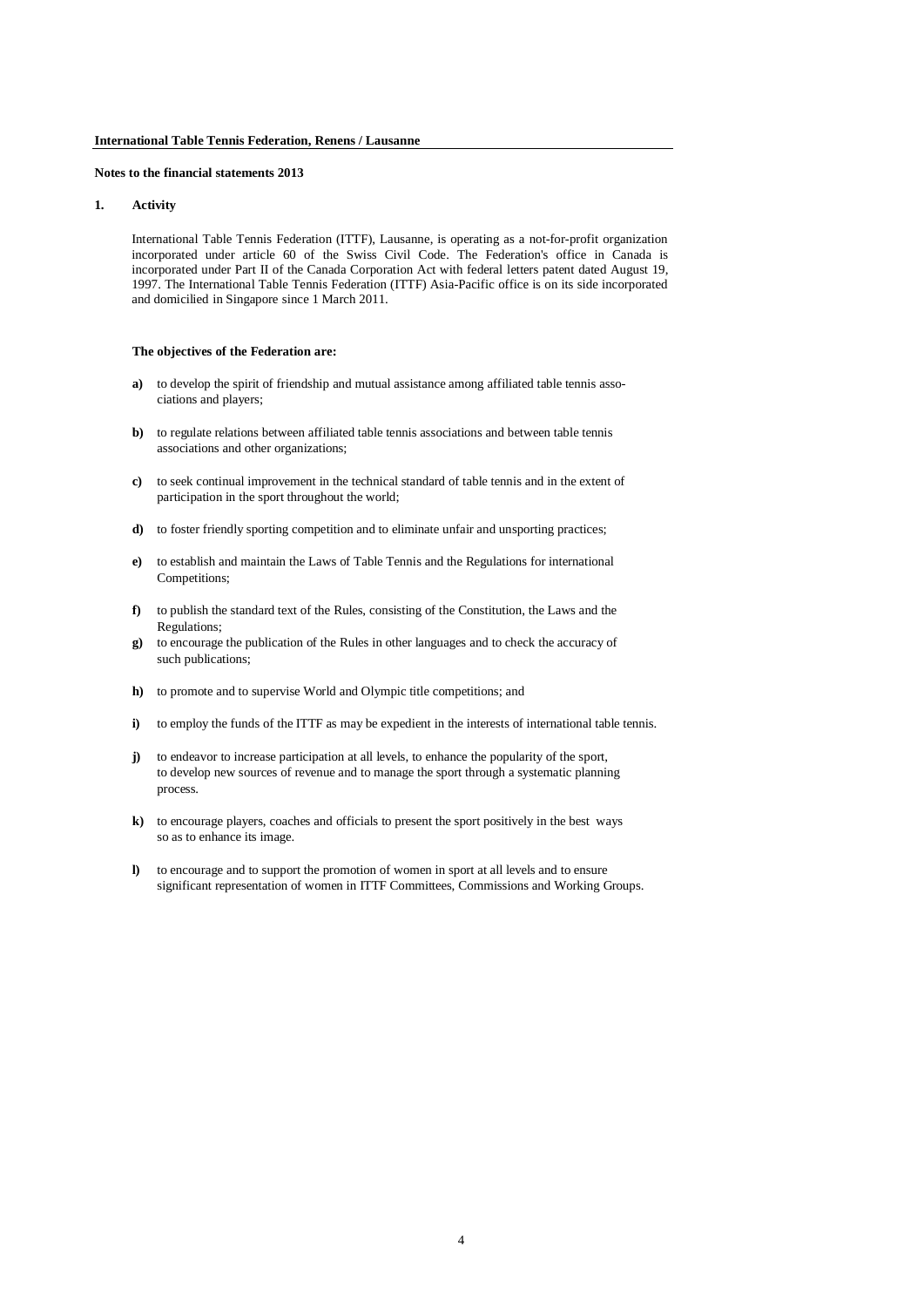#### **2. Summary of significant accounting policies**

#### **2.1** Basis of accounting

ITTF uses the accruals basis of accounting in preparing the financial statements.

### **2.2** Tangible fixed assets

Tangible fixed assets are stated at acquisition cost. When assets are retired or otherwise disposed of, the cost of the asset and the related accumulated depreciation are removed from the accounts. Any profit or loss on retirement is reflected in the statement of income for the period.

### **2.3** Depreciation

Depreciation is calculated on the basis of the cost of the assets and on their estimated useful lives and is provided as follows:

| Furniture and equipment | 33.3% straight-line basis |
|-------------------------|---------------------------|
| Computers               | 33.3% straight-line basis |
| Building                | 4% straight-line basis    |
| Vehicles                | 30% straight-line basis   |
| Museum Collection       | not depreciated           |

#### **2.4** Deferred income

Any funds received for events to be held in the future, where reimbursement of these funds would be necessary in the case of event cancellation, are deferred in the balance sheet and not recognized as income until the event for which the funds were received has taken place.

### 2.5 Translation of foreign currencies

The Federation's accounts are maintained in Canadian Dollars (Office of Ottawa), in Singapore Dollars (Office of Singapore) and in Swiss Francs (ITTF Headquarters, Lausanne). The financial statements from Ottawa and Singapore have been translated into Swiss Francs by applying the exchange rates as follows:

Assets and liabilities: at year-end rates Statement of income and expenditure: at yearly average rate

The resulting translation gain or loss is recorded in the balance sheet directly in the funds as a currency translation adjustment.

#### 2.6 Revenue recognition - Olympic revenue

The Federation's policy is that enough Olympic revenue be recognized in each year of the quadrennial in order to eliminate any deficiency of revenue over expenses for the year or at least stabilize the statement of income and expenditure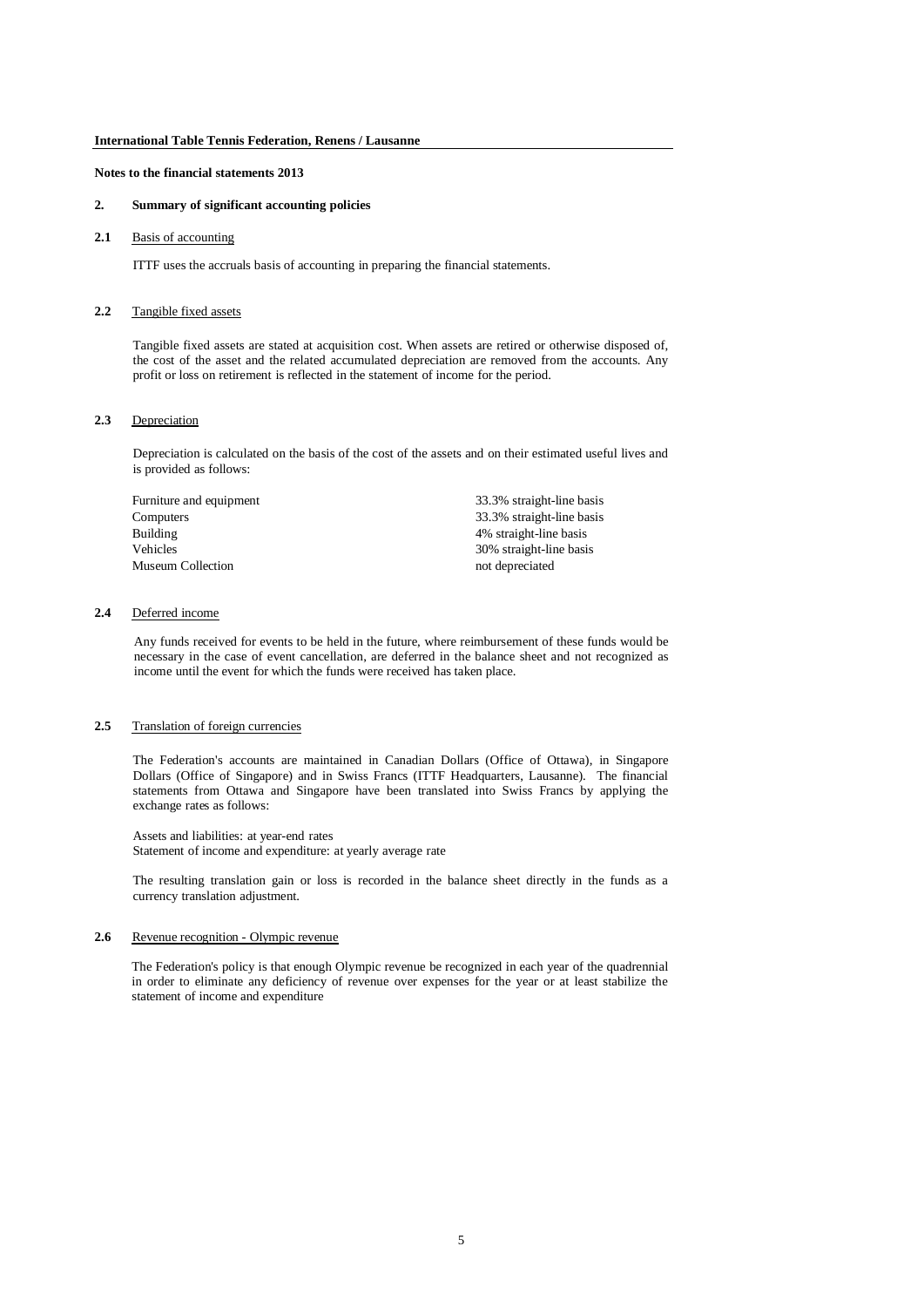#### **3. Financial instruments**

The Federation's financial instruments consist of cash, accounts receivable and accounts payable. The carrying values of these financial instruments approximate their fair value. Unless otherwise noted, it is management's opinion that the Federation is not exposed to significant interest, currency or credit risks arising from these financial instruments.

#### **4. Related parties**

#### TMS International

TMS International ("TMS") is an independent, non-profit Marketing Corporation that conducts marketing and commercial activities on behalf of the Federation and other entities.

Under an agreement between the Federation, as the principal client, and TMS, expired December 31, 2008 and extended for a six new year's period, TMS has the exclusive rights of selling Federation sponsorship, advertising, television and licensing rights over specified Federation events. TMS has agreed to provide the Federation with yearly guaranteed revenue based on the greater of an annual budgeted amount approved at the Federation's Executive Committee. The amounts committed by TMS contractually and the amounts transfered each year by TMS and recorded by ITTF as marketing revenues are as follows:

| <b>Financial</b> | <b>Contractual</b> | <b>TMS</b> actual |
|------------------|--------------------|-------------------|
| Year             | minimum            | contribution      |
|                  | revenues           |                   |
|                  | in million USD     | in million USD    |
| 2005             | 2.5                | 3.5               |
| 2006             | 2.6                | 3.9               |
| 2007             | 2.7                | $3.8\,$           |
| 2008             | 2.7                | 4.4               |
| 2009             | 4.2                | 4.4               |
| 2010             | 4.4                | 4.7               |
| 2011             | 4.6                | 6.2               |
| 2012             | 4.8                | 5.0               |
| 2013             | 5.0                | 5.3               |
| 2014             | 5.2                | n/a               |

The contract with TMS has been amended in September 2013 with regards to the financial year 2014, for which there is no minimum amount committed by TMS but a profit sharing scheme will be implemented (75% of the commercial income and TV rights for ITTF and 25% for TMS).

In addition, the Federation charges TMS for administrative expenses, and during the year these charges amounted to USD 36'818 (2012 - USD 38'531). On its side, TMS charges the federation for Information Technology services in lieu of the Federation hiring a full-time IT Manager. During the year, these charges amounted to USD 45'000 (2012 - 45'000).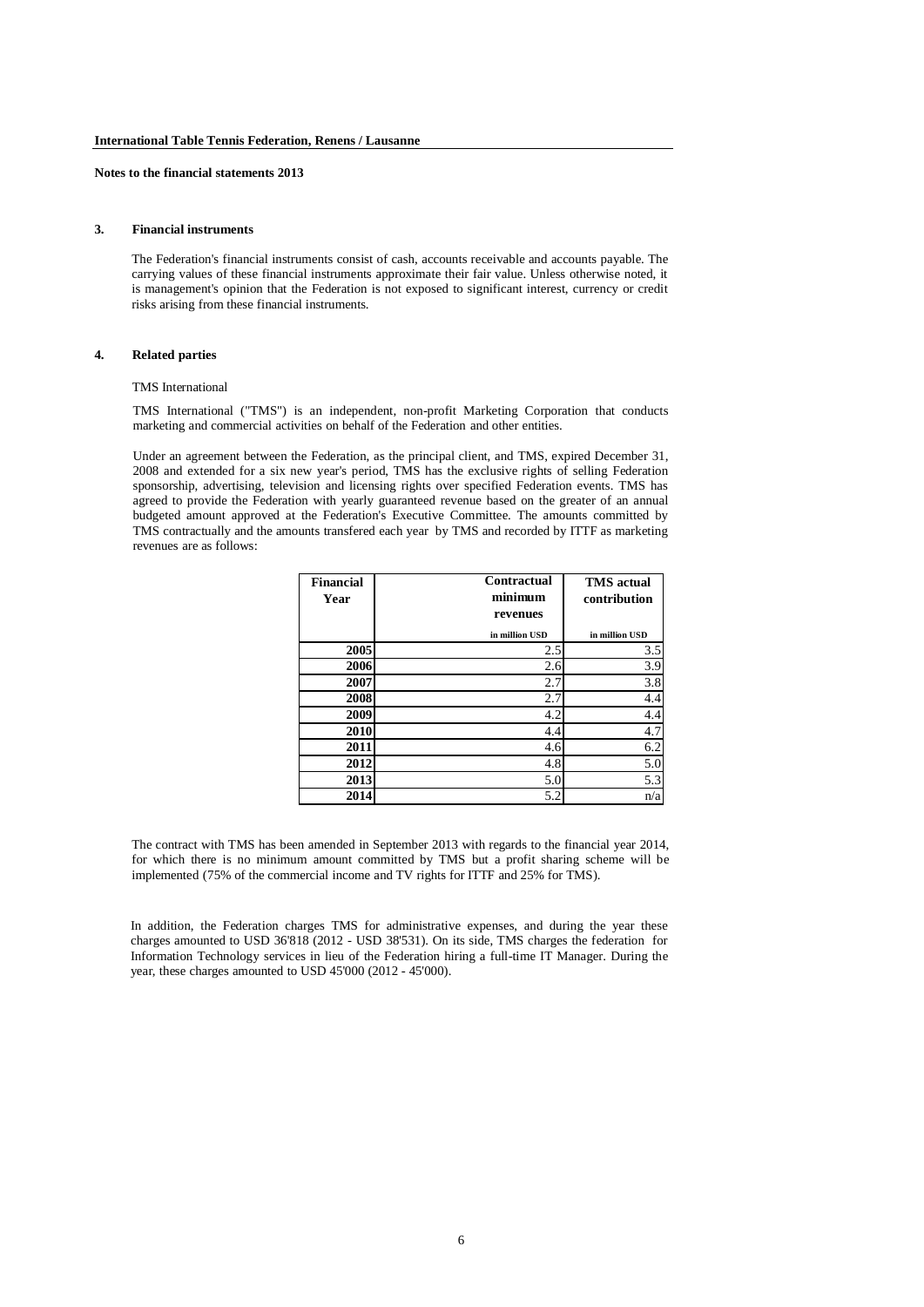### **5. Tangible fixed assets**

|                            | December 31,<br>2013<br><b>CHF</b> | December 31,<br>2012<br><b>CHF</b> |
|----------------------------|------------------------------------|------------------------------------|
| Land and building (Renens) | 3 2 7 5 4 8 6                      | 3491789                            |
| Furniture and equipment    | 6498                               |                                    |
| Museum Collection          | 516 064                            | 516064                             |
|                            | 3798048                            | 4 007 853                          |

#### **6. Financial assets**

|                        | December 31,<br>2013<br><b>CHF</b> | December 31,<br>2012<br><b>CHF</b> |
|------------------------|------------------------------------|------------------------------------|
| Call accounts          | 4 5 5 0 9 6 6                      |                                    |
| Money market and notes | 178 000                            | 180 293                            |
|                        | 4 7 28 9 66                        | 180 293                            |

The ITTF cash in excess resulting from the International Olympic Committee distribution after the 2008 Olympic Games was invested in short term money deposits and notes. These financial assets are accounted for at market value.

### **7. Deferred revenues - Olympic Fund**

|                                              | December 31,<br>2013<br><b>CHF</b> | December 31,<br>2012<br>CHF |
|----------------------------------------------|------------------------------------|-----------------------------|
| Olympic funding at the beginning of the year |                                    |                             |
| Received in year                             |                                    | 13 983 644                  |
| Used in year                                 | (2762294)                          | (5103644)                   |
| Difference (estimates and foreign exchange)  | (117706)                           |                             |
| Olympic funding at the end of the year       | 6 000 000                          |                             |

#### **8. Deferred revenues - other**

|                    | December 31,<br>2013<br><b>CHF</b> | December 31,<br>2012<br><b>CHF</b> |
|--------------------|------------------------------------|------------------------------------|
| Sponsorship        | 375'545                            | 139'500                            |
| Equipment approval | 366 066                            | 366 192                            |
|                    | 741 611                            | 505 692                            |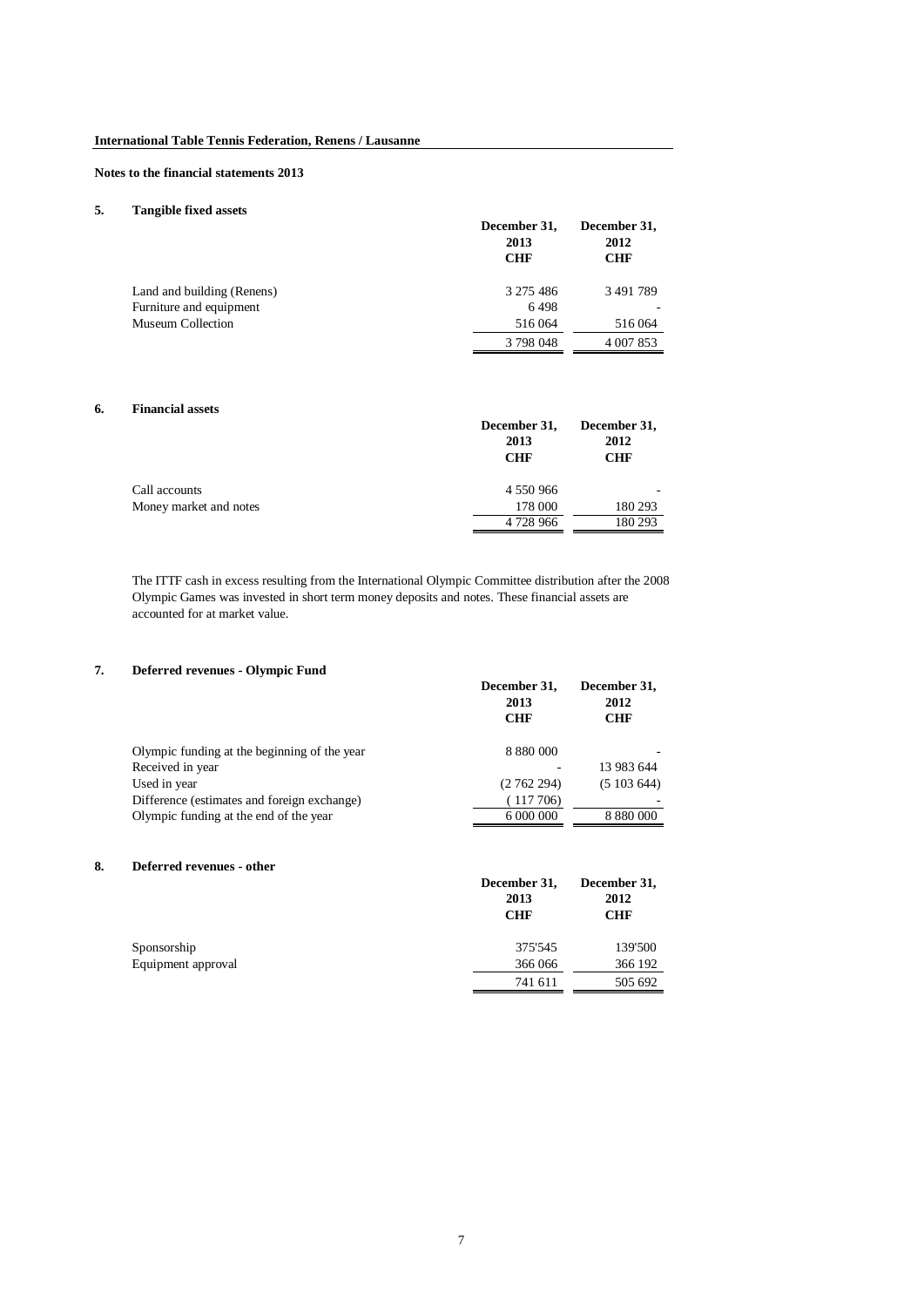### **9. Unrestricted funds**

|                                                          | December 31,<br>2013<br><b>CHF</b> | December 31,<br>2012<br>CHF |
|----------------------------------------------------------|------------------------------------|-----------------------------|
| Unrestricted funds at the beginning of the year          | 7'044'296                          | 4'519'246                   |
| Profit for the year                                      | 208'414                            | 2 5 2 5 0 5 0               |
| Singapore unrestricted funds at first consolidation date | 61'449                             |                             |
| Unrestricted funds at the end of the year                | 7 3 14 1 59                        | 7 044 296                   |

### **10. Marketing income**

|                                                         | December 31,<br>2013<br><b>CHF</b> | December 31.<br>2012<br>CHF |
|---------------------------------------------------------|------------------------------------|-----------------------------|
| Transfer from TMS International (note $4 \&$ note $9$ ) | 4 8 1 6 5 8 9                      | 4 600 500                   |
| Sponsorship Marketing                                   | 175 740                            |                             |
| Marketing direct cost                                   | 101 183)                           |                             |
| Marketing income                                        | 4 8 9 1 1 4 6                      | 4 600 500                   |

**Reconciliation with the TMS Auditor's report on the schedule of designated funds transfered to the International Table Tennis Federation in USD during the year ended December 31, 2013**

|                                                           | December 31,  | December 31, |
|-----------------------------------------------------------|---------------|--------------|
|                                                           | 2013          | 2012         |
|                                                           | <b>USD</b>    | <b>USD</b>   |
| Transfer from TMS International (according to TMS report) | 5 3 10 1 70   | 5 000 000    |
| Impact of diffferent foreign exchange rates               | 39 830        |              |
| Marketing income recognized by ITTF in USD                | 5 350 000     | 5 000 000    |
| Translated into CHF (average rate):                       |               |              |
|                                                           | <b>CHF</b>    | CHF          |
| Transfer from TMS according to financial statements       | 4 8 1 6 5 8 9 | 4 600 500    |
|                                                           |               |              |

### **11. Administration**

|                                                   | December 31,<br>2013 | December 31,<br>2012 |
|---------------------------------------------------|----------------------|----------------------|
|                                                   | <b>CHF</b>           | <b>CHF</b>           |
| Storage                                           |                      | 1932                 |
| Accountancy and bank charges                      | 17 131               | 23 762               |
| Office equipment and furniture                    | 38 641               | 58 392               |
| Office expenses and rent (Renens, Ottawa, Vienna) | 97 809               | 72 005               |
| Stationary and supplies                           |                      | 4958                 |
| Telephone, fax, internet and postage              | 134 005              | 160 247              |
| Taxes, VAT (Renens)                               | 7 7 1 8              | 75 037               |
| <i><u>Insurances</u></i>                          | 39 524               | 37 591               |
| Professional fees                                 | 72 766               | 47 299               |
| Repairs & Maintenance                             | 117 542              | 47 607               |
| Miscellaneous                                     | 23 694               | 40 244               |
|                                                   | 548 830              | 569 074              |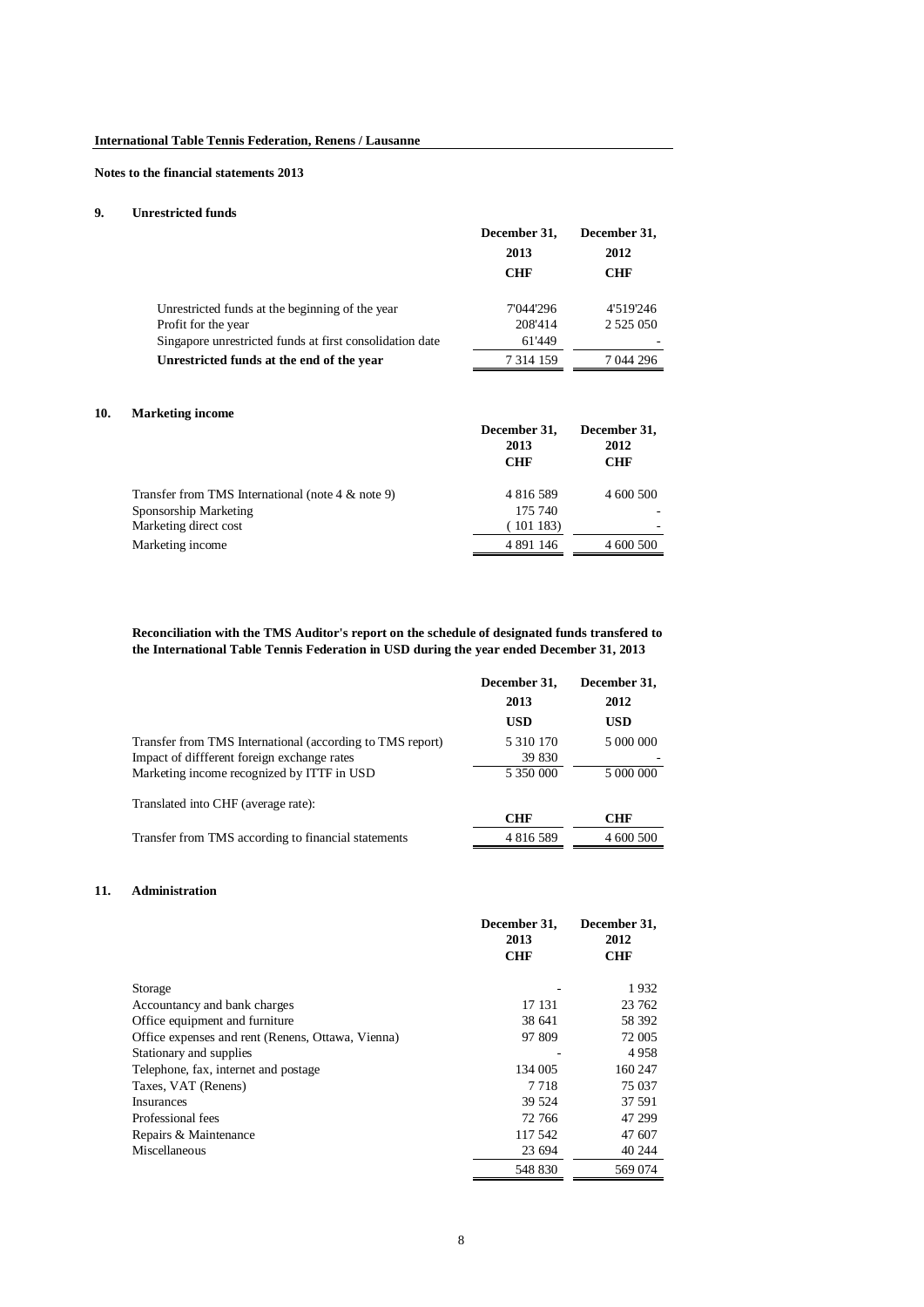### **12. Publications**

|                                               | December 31,<br>2013<br><b>CHF</b> | December 31,<br>2012<br><b>CHF</b> |
|-----------------------------------------------|------------------------------------|------------------------------------|
| <b>TT</b> Fascination                         | 40 0 89                            | 47 311                             |
| Rules booklet and other handbooks             | 3839                               | 5 7 6 8                            |
| Bulletin, Digest, Directory, Coaching manuals | 25 174                             | 41 150                             |
| From London to London                         |                                    | 12 663                             |
| Other publications                            | 6 3 9 6                            | 10 470                             |
|                                               | 75499                              | 117 363                            |

### **13. Meetings and travel**

|                              | December 31,<br>2013<br><b>CHF</b> | December 31,<br>2012<br><b>CHF</b> |
|------------------------------|------------------------------------|------------------------------------|
| Executive Committee          | 311414                             | 251 773                            |
| <b>Board of Directors</b>    | 9 5 7 4                            | 6890                               |
| AGM                          | 19 380                             | 27 394                             |
| Committee Chairmen           | 24 3 8 3                           | 29 004                             |
| Committee Expenses           | 9 2 1 1                            | 2 1 0 5                            |
| Professionnal staff          | 240 254                            | 244 075                            |
| P.A.C:                       | 5 5 3 3                            | 14 074                             |
| Other meetings               | 26 490                             | 23 656                             |
| Sport Accord                 | 5990                               | 5 807                              |
| <b>Other Travel Expenses</b> | 113757                             | 1489                               |
|                              | 765 987                            | 606 267                            |

### **14. Competitions**

|                              | December 31,<br>2013<br>CHF | December 31,<br>2012<br><b>CHF</b> |
|------------------------------|-----------------------------|------------------------------------|
| <b>Continental Events</b>    |                             | 43 219                             |
| World Championships          | 1897990                     | 1 1 2 3 1 0 9                      |
| World Cup Men & Women        | 229 226                     | 392 629                            |
| World Team Cup               | 128 224                     | 22 302                             |
| <b>ITTF Pro Tour</b>         | 1875 090                    | 1 653 440                          |
| Olympic Games                |                             | 109 547                            |
| China vs World               | 266                         | 211 173                            |
| World Junior Championships   | 191 195                     | 175 222                            |
| Other competitions           | 62 898                      | 237 762                            |
| EC and staff – Olympic Games |                             | 61 598                             |
| Results & Statistics         | 18 268                      |                                    |
|                              | 4 4 0 3 1 5 6               | 4 0 30 0 00                        |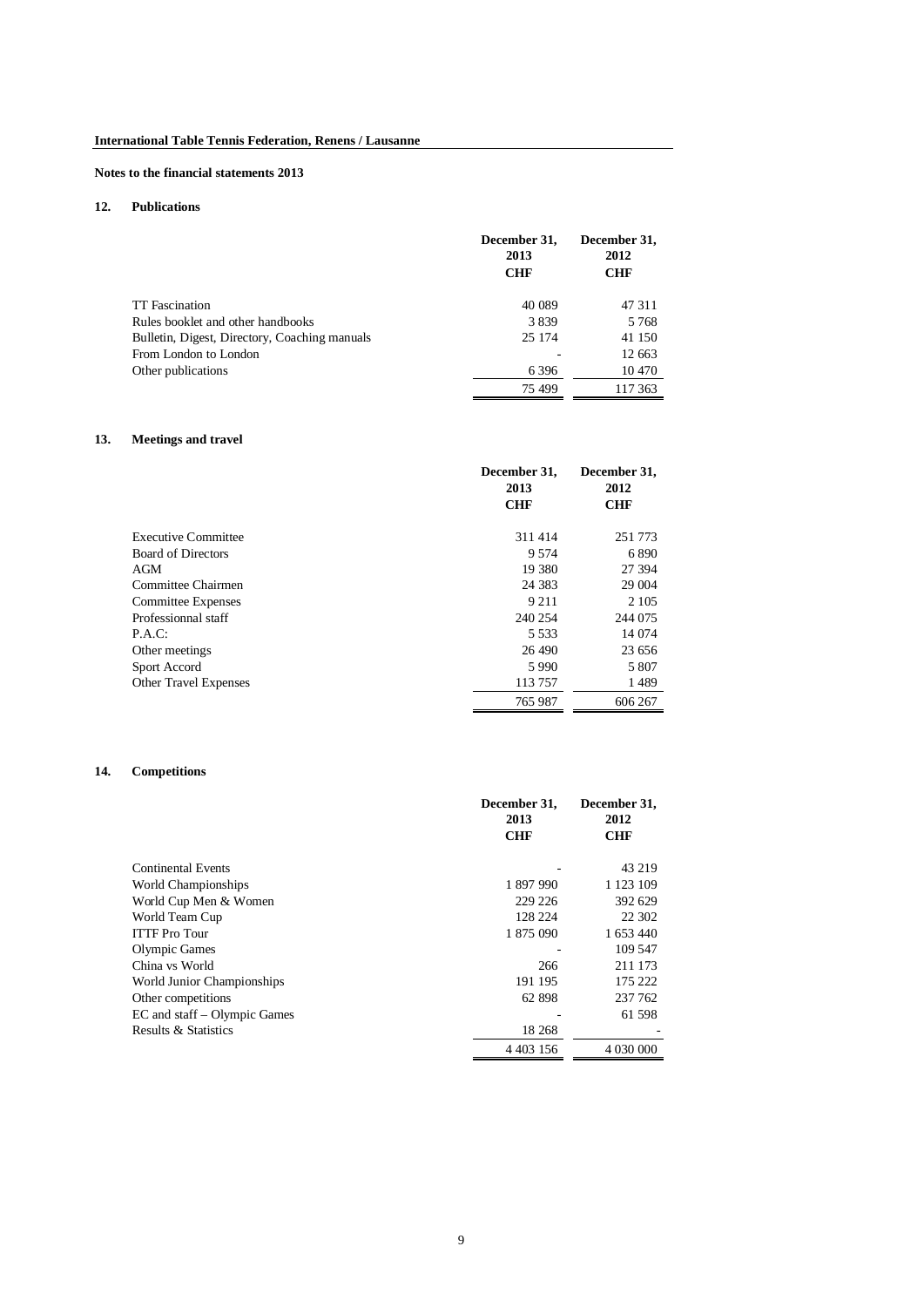### **15. Development and Olympic Solidarity**

|                                              | December 31, | December 31,  |
|----------------------------------------------|--------------|---------------|
|                                              | 2013         | 2012          |
|                                              | <b>CHF</b>   | <b>CHF</b>    |
|                                              |              |               |
| Continental Olympic Grants                   | 106 802      | 156 690       |
| Special projects                             | 50 840       | 48 015        |
| <b>Equipment for Developing Associations</b> | 67 299       | 52 618        |
| Coaching programs                            | 18 9 36      | 1 1 6 9       |
| <b>Olympic Solidarity Courses</b>            | 95 886       | 453 329       |
| Referee and umpire scheme                    | 18485        | 45 838        |
| Education & training program                 | 161 449      | 142413        |
| Women development                            | 10 3 33      | 14 023        |
| Racket control                               |              | 12 4 20       |
| Continental development projects             | 360454       | 379 949       |
| Global junior program                        | 378 012      | 564 618       |
| Development Program                          | 431 085      | 447 902       |
| Other expense                                | 131 077      | 33 182        |
|                                              | 1830659      | 2 3 5 2 1 6 6 |

### **16. Other expenses**

|                                        | December 31, | December 31, |
|----------------------------------------|--------------|--------------|
|                                        | 2013         | 2012         |
|                                        | <b>CHF</b>   | <b>CHF</b>   |
|                                        |              |              |
| TV production                          |              | 22 572       |
| Continental Aggrement                  |              | 9937         |
| Equipment testing                      | 112 055      | 103 243      |
| Anti-doping testing                    | 18 073       | 18 051       |
| Court cases legal fees                 |              | 224 089      |
| Promotional items, gifts & advertising | 52 483       | 14 2 35      |
| Computer software                      | 691          | 1 1 1 6      |
| Recruitment                            |              | 334          |
| Membership to sport bodies             | 4795         | 5936         |
| Purchase of publications               | 2997         | 4 8 0 2      |
| Donations                              | 540          | 394          |
| Media service                          | 63 918       | 76 151       |
| Ranking                                | 64 149       | 58 656       |
| Miscellenious                          | 69 061       | 25 9 36      |
| Interest charges                       | 1471         | 6 1 2 1      |
|                                        | 390 233      | 571 574      |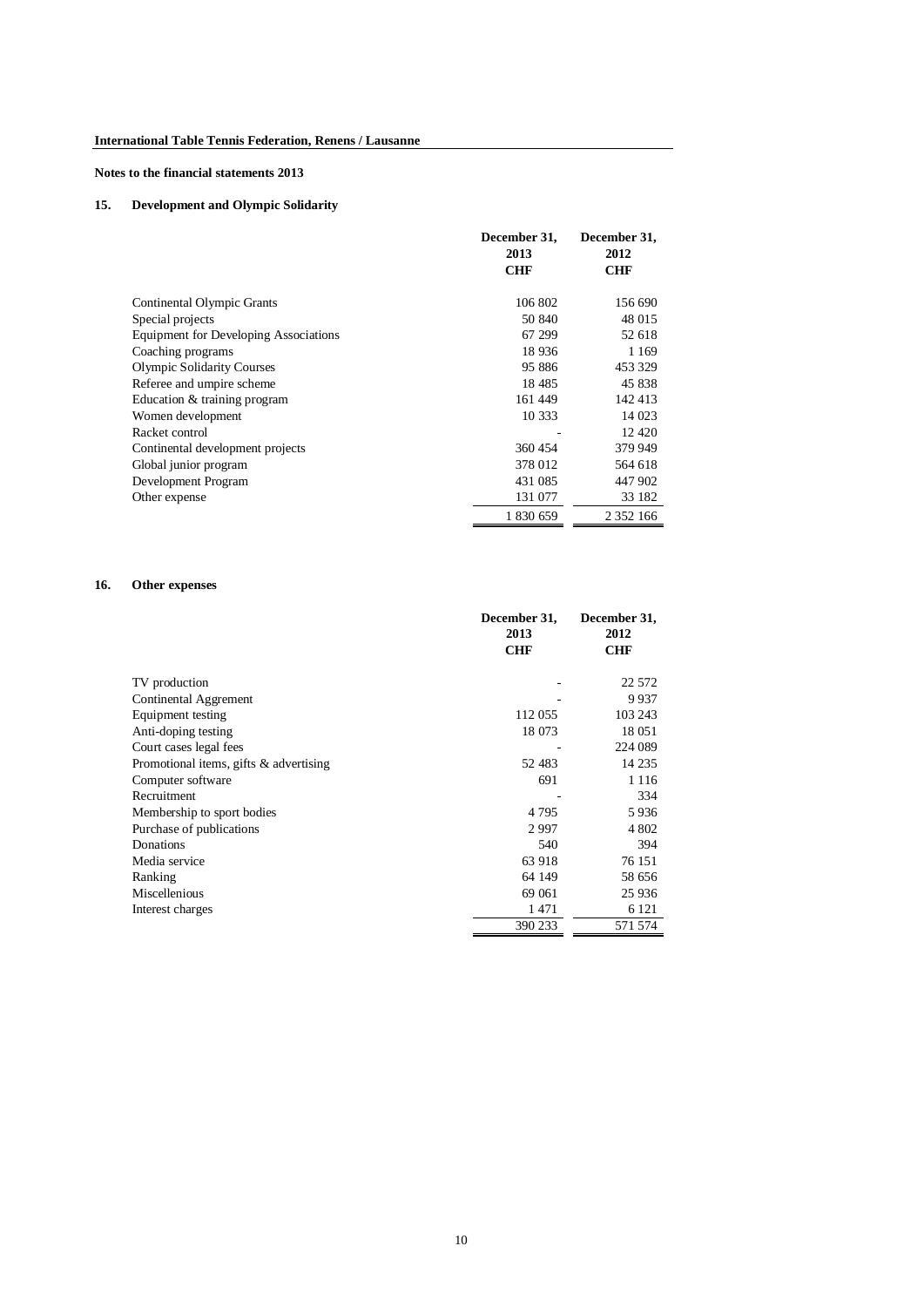#### **17. Depreciation and Bad debts**

|                  | December 31,<br>2013<br><b>CHF</b> | December 31,<br>2012<br><b>CHF</b> |
|------------------|------------------------------------|------------------------------------|
| Depreciation     | 224 746                            | 216 303                            |
| <b>Bad debts</b> | 24 000                             | 38 5 67                            |
|                  | 248 746                            | 254 870                            |

A bad debt allowance was recorded to adjust the accounts receivable to their net realizable value after a specific analysis of accounts receivable overdue was performed. The bad debts expenses corresponds to the overdue balances from various federations. In 2012, the amounts was including CHF 28'069 corresponding to the federation decision to waive part of the amount due by the Chilean federation.

#### **18. Asia-Pacific office**

A marketing office was opened by TMS in Beijing in January 2008 and moved to Singapore in February 2011. Until 2013, ITTF management was considering that the office was fully sponsored and controlled by TMS and as a consequence, the office financial positions were not included in ITTF financial statements. Nevertheless, since 2013, it was determined that the office is controlled by ITTF and its financial positions are therefore now consolidated in ITTF financial statements. During 2013 the costs of the Asia-Pacific office were shared on a pro-rata basis between TMS and ITTF, and the Director's salary is shared on a 50%-50% basis.

#### **19. Commitments**

As of December 31, 2013 and 2012 there isn't any leasing commitment.

### **20. Guarantee / Pledged assets**

As of December 31, 2013 and December 31, 2012, the land and buildings in Lausanne are pledged to the bank to the extent of CHF 2'000'000 in guarantee of the credit limit granted. As of December 31, 2013, the credit line is not used.